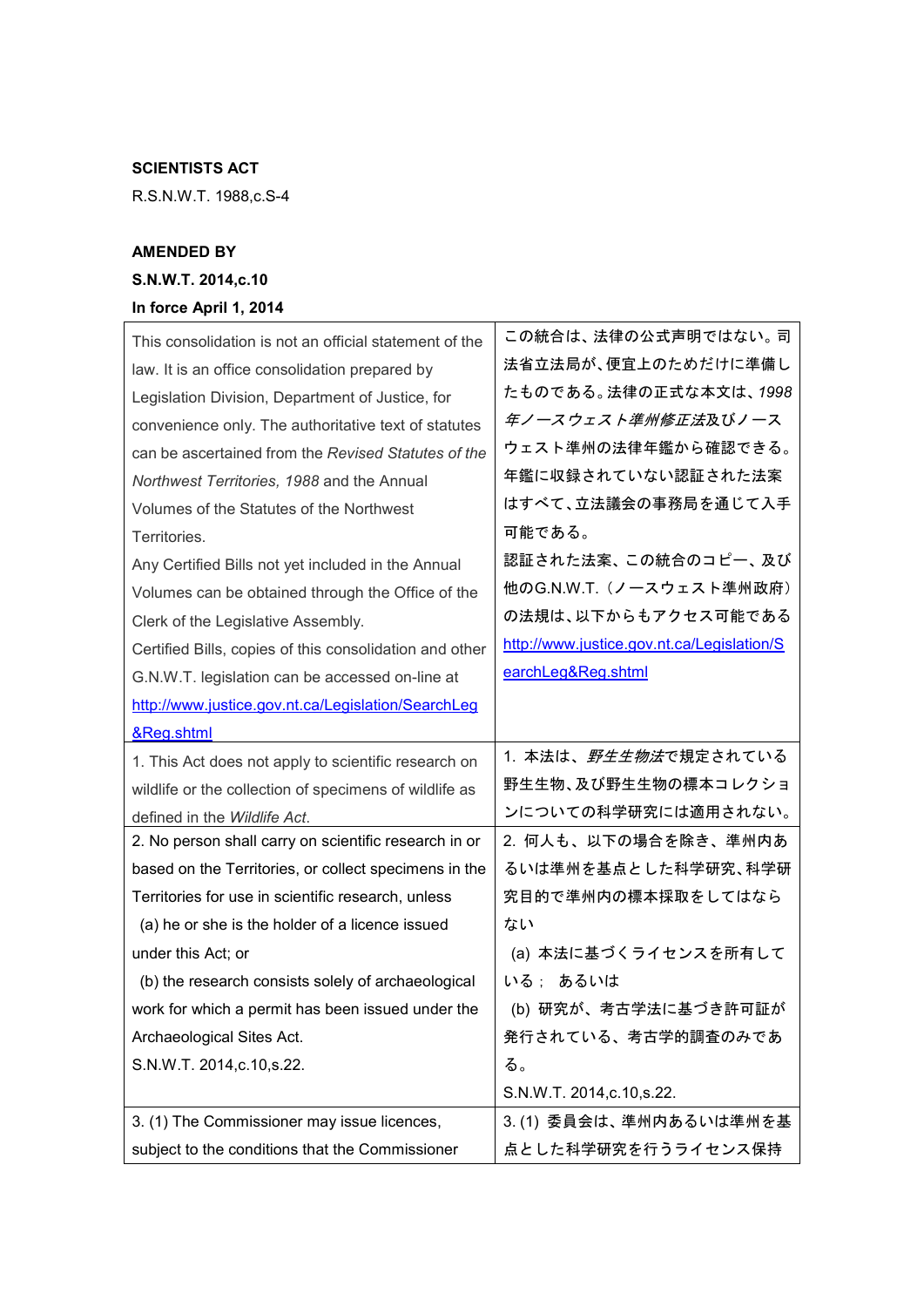| may determine, that authorize the holders of the       | 者を認可するための、委員会が決定した条      |
|--------------------------------------------------------|--------------------------|
| licences to carry out scientific research in or based  | 件に従い、ライセンスを発行することがで      |
| on the Territories.                                    | きる。                      |
|                                                        |                          |
| (2) The Commissioner shall issue a licence within      | (2) 委員会は、委員会の意見において、計    |
| one year after the receipt of the application for a    | 画された研究の遂行が、準州の自然及び社      |
| licence unless, in the opinion of the Commissioner,    | 会環境あるいはそれらの一部にとって有       |
| to be stated in writing with the reasons for the       | 害、あるいは過度に阻害する可能性がある      |
| opinion, the research proposed to be carried out       | とされ、その意見について理由と共に書面      |
| might be injurious to or unduly interfere with the     | に記載した場合を除き、ライセンスの申請      |
| natural and social environment of the Territories or   | を受領してから1年以内に発行しなければ      |
| any part of that environment.                          | ならない。                    |
|                                                        |                          |
| (3) The Commissioner may at any time, for any          | (3) 委員会はいつでも、委員会が十分であ    |
| cause that to the Commissioner seems sufficient,       | ると考える理由で、本セクションに基づき      |
| extend, renew, alter or revoke a licence issued        | 発行されたライセンスを延長、更新、ある      |
| under this section.                                    | いは取り消すことができる。            |
| 4. (1) Every applicant for a licence shall provide an  | 4. (1) ライセンスの申請者は、計画してい  |
| accurate statement giving the information on the       | る科学研究について、コミッショナーが要      |
| proposed scientific research that the Commissioner     | 求する情報を正確な文書で提供しなけれ       |
| may require.                                           | ばならない。                   |
|                                                        |                          |
| (2) Where any material change takes place after the    | (2)(1)で述べた情報の提供後に重大な変    |
| provision of the information referred to in subsection | 更が生じた場合は、申請者は遅滞なく訂正      |
| (1), the applicant shall without delay provide         | 後の情報を委員会あるいは委員会が指名       |
| corrected information to the Commissioner or a         | した者に提供しなければならない。         |
| person designated by the Commissioner.                 |                          |
| 5. (1) Every person to whom a licence is issued        | 5. (1) 何人も、 本法に基づきライセンスが |
| under this Act shall, within six months after the date | 発行された者は、ライセンスの有効期限か      |
| on which the licence expires, furnish in duplicate to  | ら6か月以内に、委員会あるいは委員会が      |
| the Commissioner or a person designated by the         | 指名した者に対し、以下を正副2通提供し      |
| Commissioner,                                          | なければならない。                |
| (a) a report setting out the scientific work done and  | (a) 遂行された研究内容、及び得られた     |
| the information obtained; and                          | 情報について説明した報告書; 及び        |
| (b) such other information as the Commissioner         | (b) 委員会が決定したその他の情報。      |
| may determine.                                         |                          |